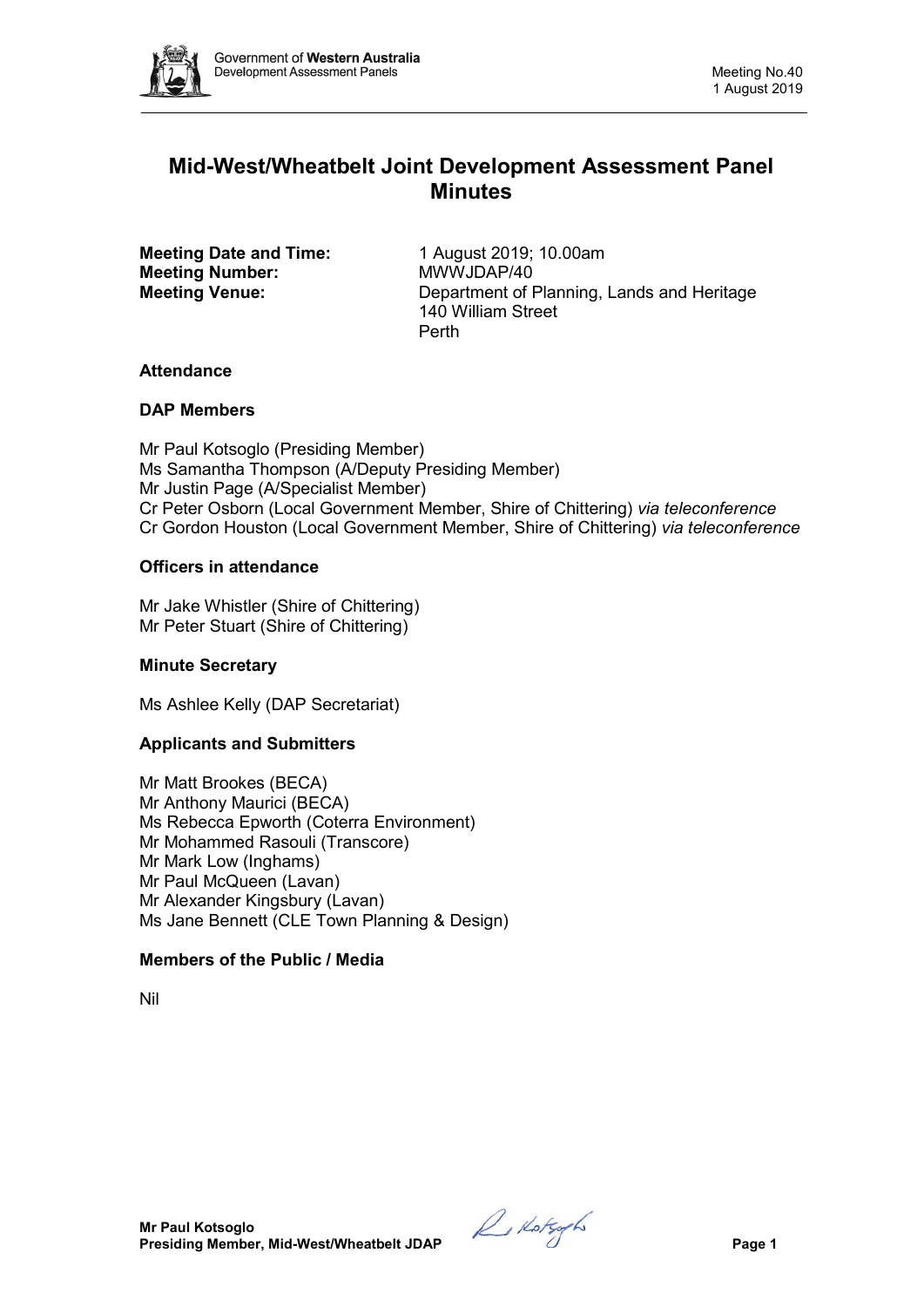

## **1. Declaration of Opening**

The Presiding Member declared the meeting open at 10.05am on 1 August 2019 and acknowledged the traditional owners and pay respect to Elders past and present of the land on which the meeting was being held.

The Presiding Member announced the meeting would be run in accordance with the DAP Standing Orders 2017 under the *Planning and Development (Development Assessment Panels) Regulations 2011*.

The Presiding Member advised that in accordance with Section 5.16 of the DAP Standing Orders 2017 which states *'A person must not use any electronic, visual or audio recording device or instrument to record the proceedings of the DAP meeting unless the Presiding Member has given permission to do so.',* the meeting would not be recorded.

#### **2. Apologies**

Ms Jacky Jurmann (Deputy Presiding Member) Mr Andrew Mack (Specialist Member)

#### **3. Members on Leave of Absence**

Nil

#### **4. Noting of Minutes**

DAP members noted that signed minutes of previous meetings are available on the [DAP website.](https://www.dplh.wa.gov.au/about/development-assessment-panels/daps-agendas-and-minutes)

#### **5. Declaration of Due Consideration**

All members declared that they had duly considered the documents.

#### **6. Disclosure of Interests**

DAP Member, Mr Andrew Mack declared an Indirect Pecuniary Interest in Item No. 8.1 as Director of Talis, which are a client of the Shire of Chittering, who prepared the noise assessment for this proposal.

In accordance with section 6.2.2 of the DAP Standing Orders 2017, the Presiding Member determined that the member listed above, who had disclosed a pecuniary interest, was not permitted to participate in the discussion or voting on the items.

During the presentation at Item 7.4, DAP Member, Mr Paul Kotsoglo, declared a Direct Pecuniary Interest in item No. 8.1. The Local Government discussed another matter which pertained to a client of Planning Solutions where Mr Kotsoglo is a Managing Director.

In accordance with section 6.3.1a of the DAP Standing Orders 2017, Mr Kotsoglo was not permitted to be present during any further consideration or discussion of the application, and from voting on the matter.